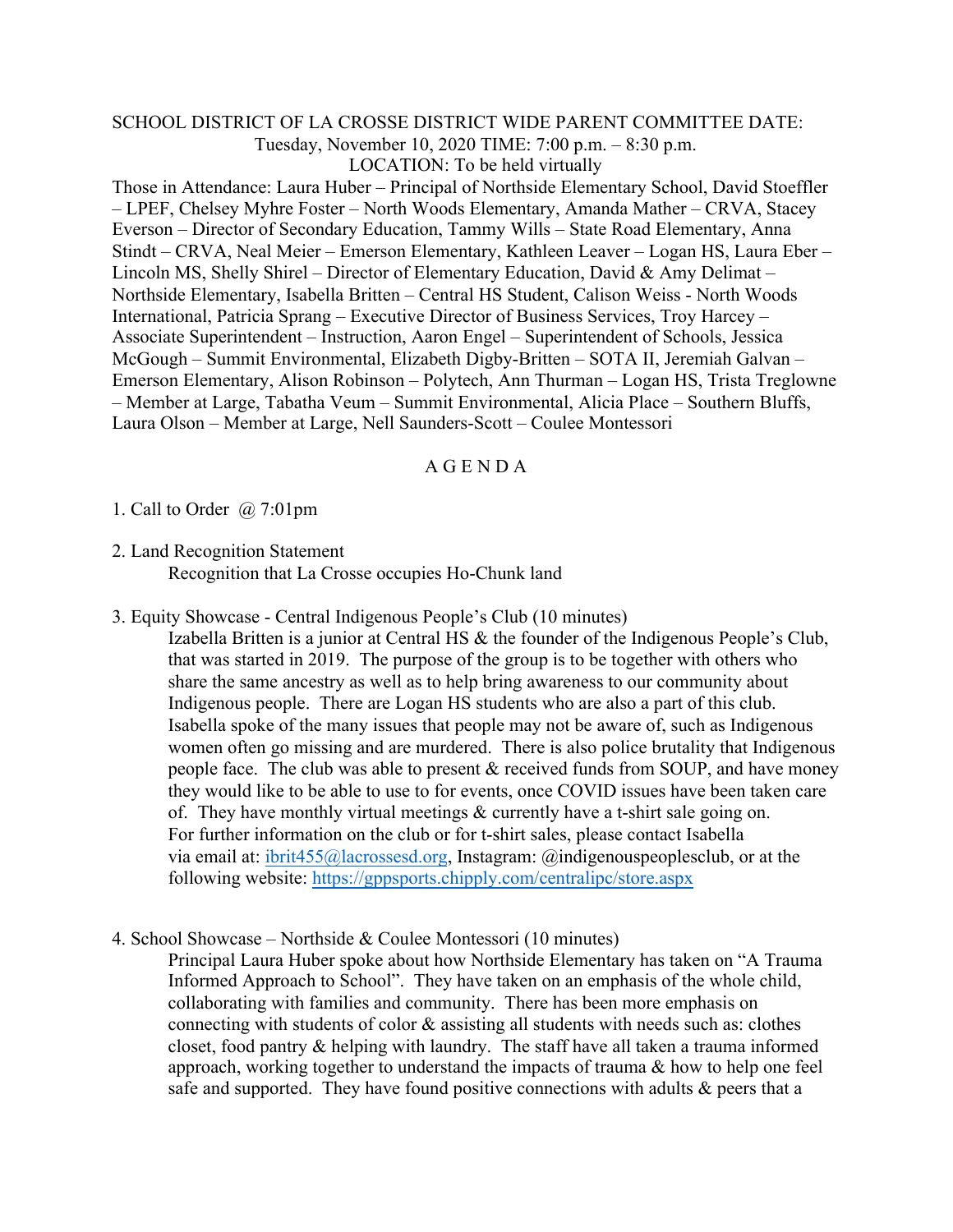student would normally push away.

Trauma is stressful & overwhelming, not just with what they experience day to day, but also, can carry on the trauma of their ancestors that can impact them emotionally, behaviorally, & academically. The staff at Northside wanted to work to understand more & provide the needed services for the student body. The school received grants, including a DPI Mental Health grant to handle the costs. Their continued goal is to have the children feel more physically & psychologically safe so they can better engage in their school work. It is an ongoing effort that will always have some changes here  $\&$ there to adapt to the needs of the students.

- 5. La Crosse Public Education Foundation Executive Director, David Stoeffler (10 minutes) The LPEF brought individually packaged snacks & some fruit as a special "Teacher" Appreciation" act for all the staff at every school. This was greatly appreciated, as they have heard positive feedback. This was partly due to a special fund set up by a retired teacher, Carol Taebel, who continues to support the teachers & community. There were a couple of other grants given out, including to Josh Wolcott, Kim Novak, & the rest of their group for creating a set of presentations on how to be effective in teaching in a blended format. Liz Ramsey received a grant, as she went  $\&$  delivered treats  $\&$  gifts to her students at Longfellow MS. LPEF is working on the next set of grants that they received 12, whereas the normal amount is  $\sim$ 30. The winners will be announced the 1<sup>st</sup> week of December.
- 6. Sharing Concerns (30 minutes)
	- a. Parents Perspective

Will there be a broader idea or way of marketing  $&$  communicating for the choice  $&$ charter schools for next year?

Yes, the district has been regrouping & rethinking steps, during this time of COVID 19.

The district is developing new communications via mailings  $\&$  the school websites.

These communications are due to be out the end of this month, with information on how to apply.

The La Crosse Public Library, although, not currently open for programming, is willing to help promote the charter schools.

## 7. Administrative Updates (15 minutes)

a. Superintendent Update (Aaron Engel)

Virtual school has been extended through January  $18<sup>th</sup>$ , due to the high numbers of COVID 19 in our area. The district is continuing to investigate when the  $k-2<sup>nd</sup>$  graders could at least be brought back into the schools, when it is safe. They are looking at various models and are also meeting with those from the Harvard Model that the school district is following, on November  $11<sup>th</sup>$ .

Next Monday is the next School Board Meeting, where they will be talking about the SRO program as well as changing the Central HS mascot.

The district is also in the process of going through a facility study, particularly for the elementary  $\&$  middle schools. They are faced with aging schools  $\&$  declining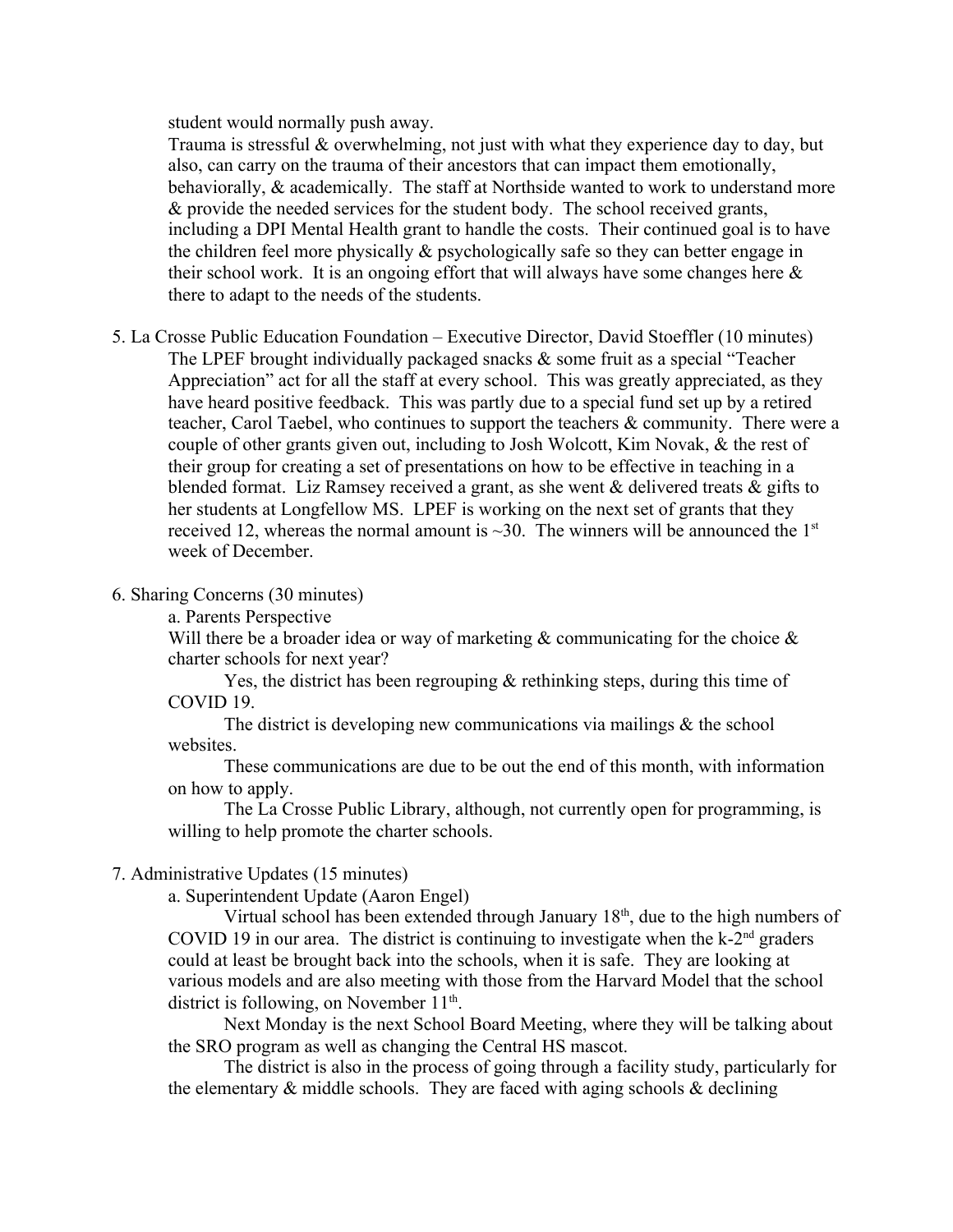enrollment in the district. There is a possibility of a referendum  $\&$  other tough decisions to look at in the future. A question was asked if the school district has exit surveys for those families leaving the district. Up to this time, there have been no surveys, but is a great option to look into.

The district is also looking into the option of having childcare in the district

b. Elementary Update (Shelly Shirel)

Laura Huber's presentation on the trauma informed approach was great! They are working on that as well as PBIS in a virtual format.

3 principals were hired during COVID 19:

Eric Check – Emerson Elementary

Kari Huth – Spence Elementary

Keri Holter – North Woods International. -which they are preparing for their International Baccalaureate audit

The principals are doing well in their schools, even with the pandemic giving limitations. The virtual learning model is the most difficult with the younger students (grades k-2), when they cannot be independent  $\&$  needs so much hands-on help with comprehension. Parent/Teacher conferences went well & progress reports are being sent out for quarters 1 & 3 this year, instead of the report cards parents are accustomed to receiving. \*\*\*Online enrollment opens up on Monday, November 16<sup>th</sup>. 4K enrollment will be available.

c. Secondary Update (Stacey Everson)

Robotic attendance calls were started, and parents can expect to receive calls when their students are absent. These calls will be in the early evenings. Emails have gone out to parents with Canvas Observer Codes, where they can see their students assignments & other things going on in their classes.

Sports  $\&$  co-curriculars – they are looking into creative ways to have coaches continue to meet with athletes/students in a virtual format. The indicator of when these can take place in-person will be when the  $k-2<sup>nd</sup>$  grade students can start back face-to-face in school.

The school district is still planning that when we are able to go back to face-to-face instruction, there will still be a transition of elementary starting  $1<sup>st</sup>$ , then middle schools, then high schools. Part of this is staffing measures to be considered, to make sure the district has the staffing measures needed, including substitutes, etc.

Are the metrics being looked at  $&$  currently used going to change?

Aaron Engel answered that with the fact that the school district is looking at new data, & will be meeting with those working on the Harvard Model to see what they have learned since July, when they brought out their metrics that the district is currently following. How are the middle school & high school students doing in general?

Difficult to answer, with getting some facts,  $\&$  some opinions. Those students who were Normally making gains are continuing to make gains. Virtual format is easier for some Students who get distracted easily, but more difficult for others, when they cannot ask a question individually to their teacher during class (would be heard by entire class).